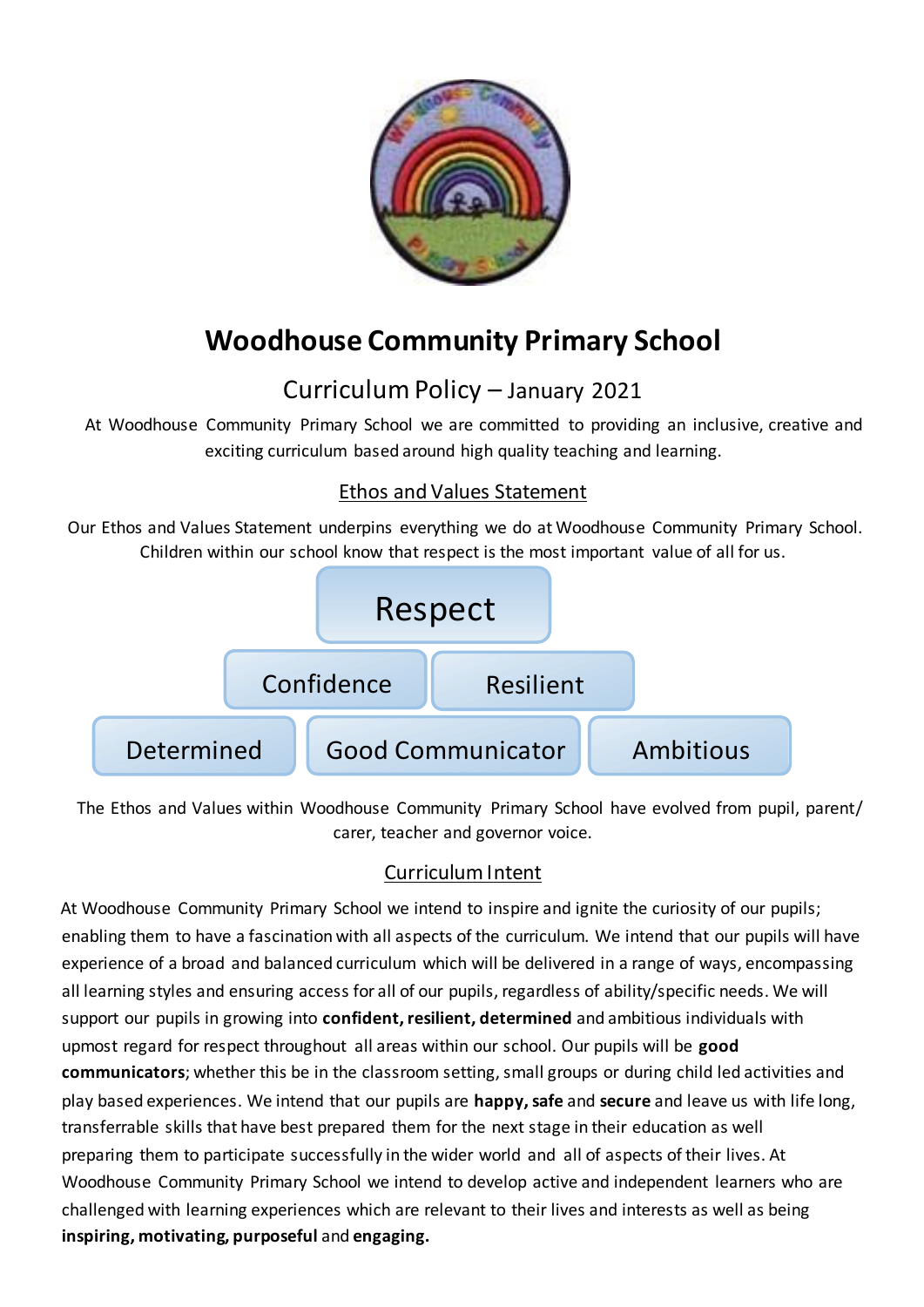## Curriculum Implementation

At Woodhouse Community Primary School we aim to implement learning through a range of high quality, exciting but always purposeful learning experiences for each subject area within the EYFS Framework and the National Curriculum. We deliver learning in a variety of ways to ensure access for all of our pupils. Experiences will vary from theoretical to practical with investigations, problem solving, life skills, outdoor learning and visits to purposeful locations/venues with opportunities to access appropriate activities and learning experiences. The way in which we deliver learning has been strategically planned to support pupils in 'learning more, knowing more and remembering more'. When planning the implementation of subjects, as a school we have defined specific subject knowledge, considered associated and nonnegotiable vocabulary, highly effective questioning, deliberate consideration of **sequencing** and to best equip pupils to ensure fundamental **skills** and **knowledge** are embedded and applied across all subjects; forging a clear path for **progression** from EYFS through school to the end of KS2, where we aim to ensure pupils are KS3 ready. Staff are continuously reflective regarding their professional practice and the overall provision offered by the School.

### Curriculum Impact

We intend that the intent set by Woodhouse Community Primary School and the implementation of essential **knowledge, skills, application** and **experiences** across all curriculum areas equip pupils with **skills** and **knowledge** that they will continue to build upon throughout their time at our school and as they **progress**from EYFS to KS1, through KS1 to KS2 and ensuring pupils are best equipped for KS3. Pupils will be confident and competent in demonstrating knowledge and skill in relation to all subject s through the topics they have covered. Pupils will have the ability to access and use resources effectively to further develop their knowledge and skills. Pupils will talk about their learning; projecting their wide range of knowledge and experiences; especially those gained through practical, problem solving, investigative and enquiry based activities. We at Woodhouse Community Primary School give pupils an in-sight to what it is to be an individual who achieves their targets, goals and works strives towards improving their personal best. This is underpinned through revisiting and always building on prior knowledge and learning. Teaching and Learning

Teaching and Learning are the key functions of our school.

- At Woodhouse Community Primary School we work towards the aims of the School through providing high quality learning experiences within all we do; within the School environment and through interactions with all members of the School community. We believe that we provide pupils with high quality opportunities through all that we do; including implementation of high quality, inspiring teaching, policies, systems and practice that determines the curriculum and school day.
- At Woodhouse Community Primary School we believe that learning should be a rewarding and enjoyable experience for all, where all pupils have a sense of achievement and are proud of what they have learnt/produced. This positive attitude and ethos supports promoting expected or better progress and always striving to be the best that we can be.
	- Teaching and learning experiences need to equip pupils with the skills, knowledge and understanding to ensure that we best prepare our pupils to be in a position to play an increasingly useful and positive role in life in Modern Day Britain. As well as provide them with a skillset to enable them to make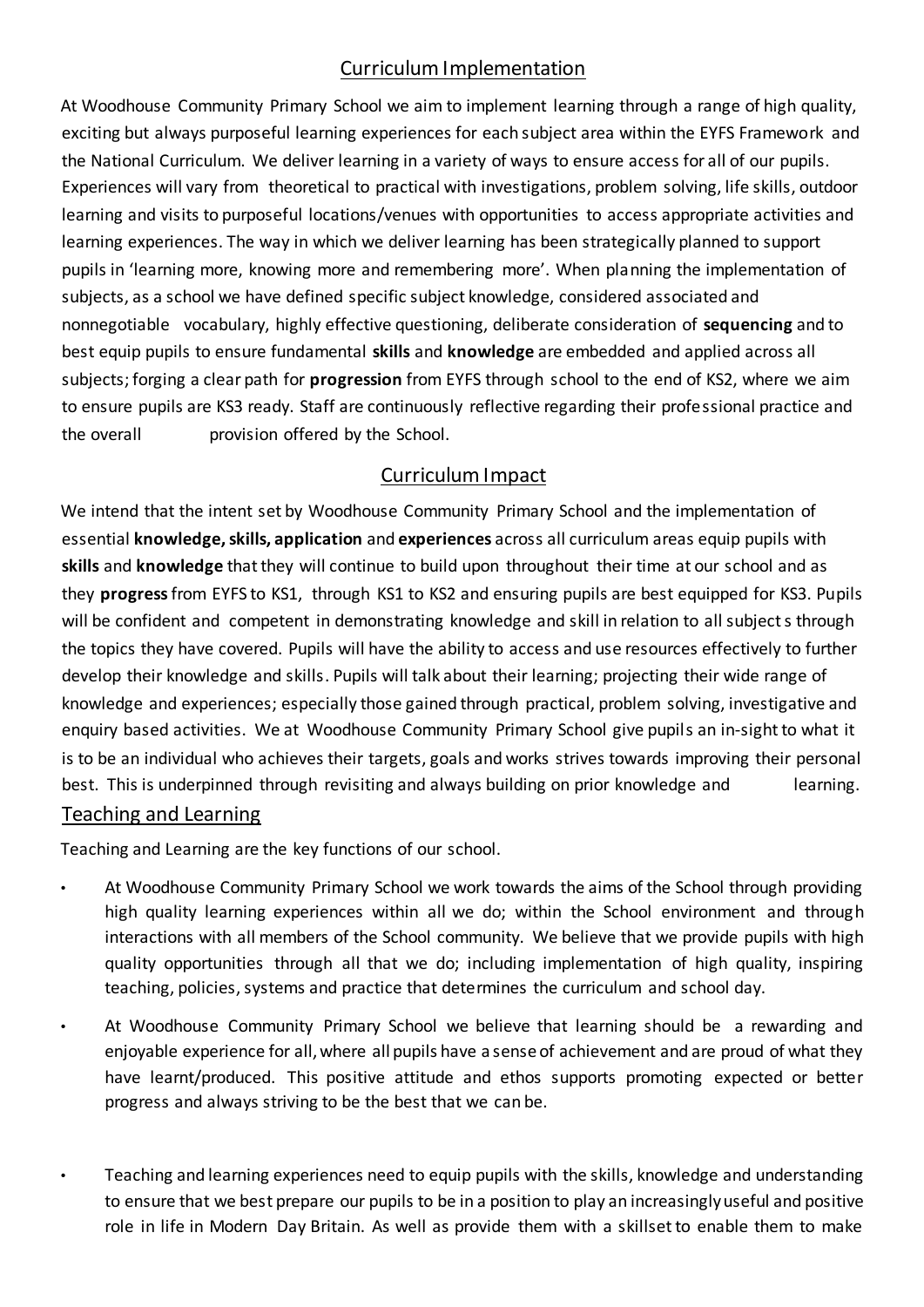informed choices about their lives both now and in the future, ensuring they are ready for the next stage of their education.

#### Aims

Woodhouse Community Primary School aims to:

- Promote **high quality teaching and learning** across the school;
- **Raise standards** by ensuring **consistency** and **continuity of learning** and teaching;
- Ensure all pupils are **included**, **motivated** and **engaged** by their learning;
- Promote **high quality learning experiences**that focus on the **development of skills**, **knowledge** and **understanding**;
- Promote the idea of **lifelong learning** for all members of the School community: pupils, parents/ carers, staff and Governors

#### School Staff

To support the aims of the School through:

- Promoting positive relationships between all members of the School community;
- Providing a secure, stimulating environment where all pupils are supported in responding to challenges involved in moving towards their full potential;
- Providing a broad, balanced, inspiring and engaging curriculum that is appropriately differentiated according to the needs of the pupils; and is both relevant and purposeful for life in Modern Day Britain;
- Addressing issues of entitlement to ensure equality of opportunity for all pupils;
- Praising pupils for their achievements in school and the wider community;
- Providing high quality verbal feedback throughout all lessons and ensure all pupils respond to this;
- Promoting a positive self-image whereby pupils are encouraged towards a sense of responsibility for themselves and others;
- Providing the skills which encourage pupils to become confident, independent learns and secondary ready by the end of KS2.

#### Pupils

To support the aims of the school through:

- Promoting positive relationships between all members of the School community;
- Excellent attendance with a positive attitude, eagerness to learn and to behave in a way that allows themselves and others to learn;
- Working well independently and collaboratively; remembering what they have learnt and having the confidence to apply skills and knowledge in new contexts;
- Persevering with their learning and knowing that when they find it difficult they can request help and support;
- Responding to verbal feedback in order to move learning forward;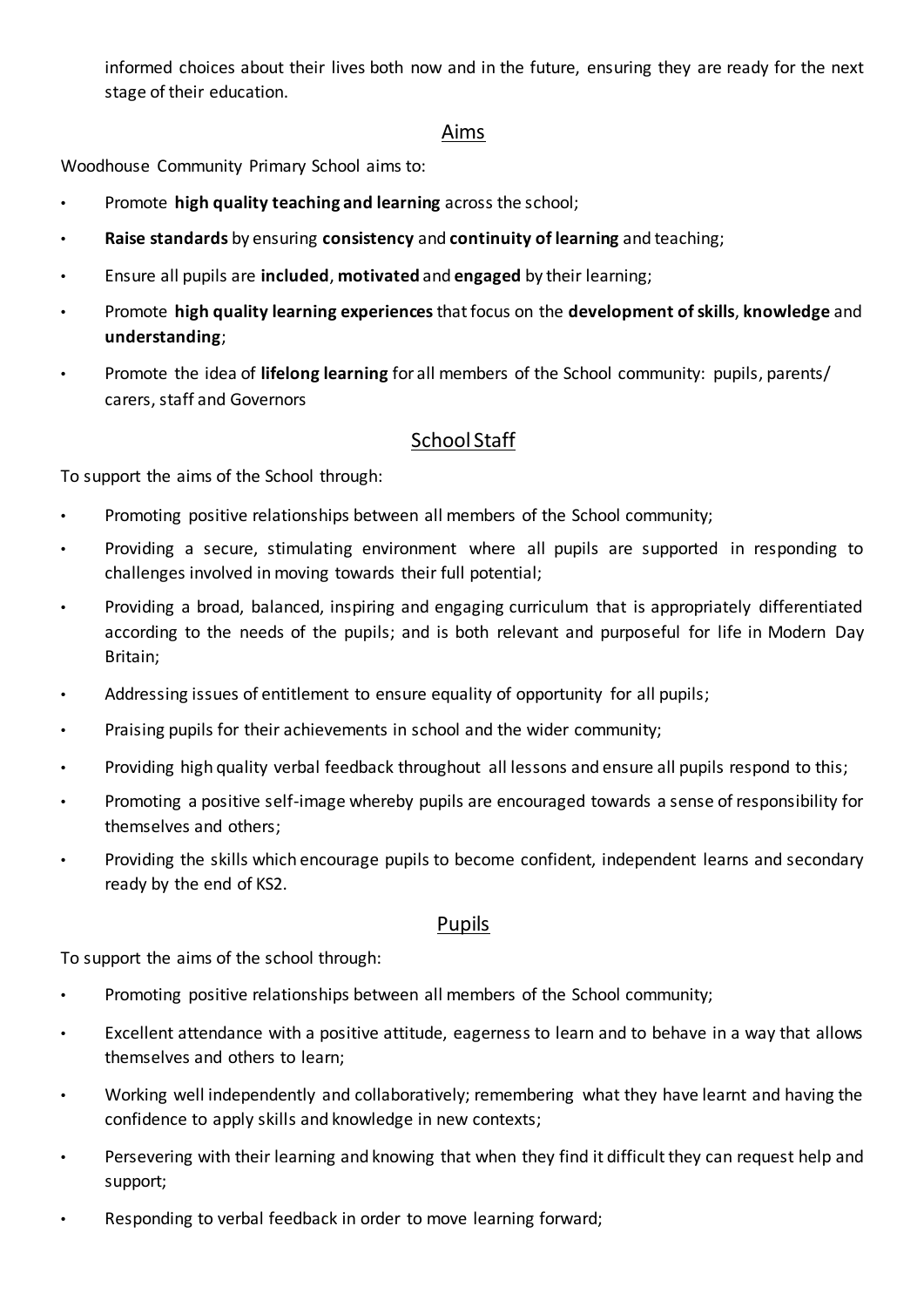Taking pride in their work, always trying their best and aiming to get better.

#### Parents and Carers

To support the aims of the school through:

- Promoting positive relationships between all members of the School community;
- To be understanding and supportive of our aims in teaching and learning and agree to/sign the School's Home-School Agreement;
- To attend and contribute to Pupil Progress Meetings/Consultations, SEN Meetings and other school related activities;
- To support pupils with their homework activities including reading and multiplication tables;
- To praise their children for their achievements in school;
- To communicate and work with the school if their child needs additional support in any area  $\Box$  To work alongside school at all times to celebrate achievement and success.

#### Governors

To support the aims of the school through:

- Promoting positive relationships between the Governing Body and all other members of the School community;
- Act as champions for the school;
- Understand the school's systems for planning, supporting staff and monitoring progress;
- Understand how the standards of achievement are changing over time;
- Approve the allocation, use and appropriateness of resources;
- Promote and support the positive involvement of parents/carers within the school;
- Appropriately challenge the Leadership team on pupil outcomes and progress;
- Attend training and other related events;
- Work with Senior Leaders to review the School's Curriculum Policy annually.

#### Planning, Impact, Assessment

#### Planning

- Long term plans for each subject show coverage which then informs Medium Term Planning and Daily Planning
- Daily Planning: Teaching and Learning is initially based on the content from Medium Term Planning but also pupils interests and prior learning

#### Impact

• Impact of teaching and learning is monitored and measured during and following all lessons by all staff members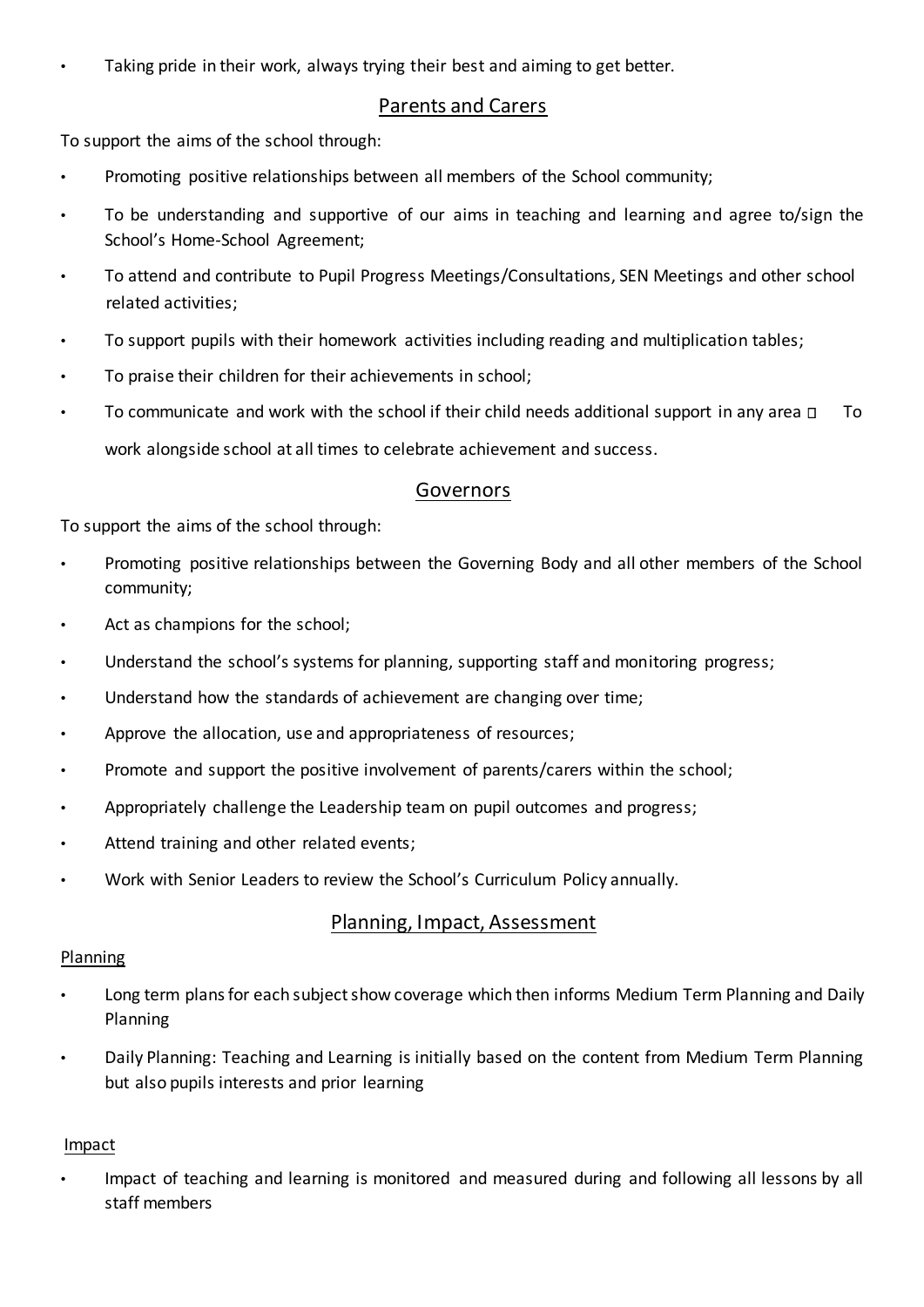• Impact is measured upon each pupils individuals progress and attainment, which is evidenced by all staff

#### Assessment

- Pupils assessment for learning is both formative and summative
- All subjects are tracked throughout the term
- Summative assessments are administered at three key points throughout the academic year

#### Curriculum Planning

At Woodhouse Community Primary School Planning is based on the following requirements:

- The Primary National Curriculum 2014 and all curriculum is underpinned by this;
- The Early Years Foundation Stage Curriculum;

Through planning and the delivery of all subjects we aim to ensure all pupils experience a broad, balanced curriculum, which incorporates all the necessary research, practical, application and recording skills. Our curriculum planning is based on National Curriculum objectives and the EYFS Framework. Our topics are based around objectives; always ensuring that pupils are learning skills and facts/knowledge as well as taking ownership for their own learning. The medium-term planning is done through specific topics in each year group that allow children to develop the necessary **skills** and **knowledge** required in their Key Stage. Teachers plan the curriculum and activities to cover the specific learning objectives and expected outcomes for each lesson. The objectives are mapped out over both Key Stages to ensure coverage of objectives and investigation skills. We teach and deliver purposeful, exciting and engaging lessons and experiences in EYFS, we related the aspects of pupils work to objectives set out in the Early Learning Goals (ELGs) which underpin the curriculum planning for children aged two to five.

As we are currently enduring a pandemic, all subject leaders have looked at what objectives were not taught during the first lockdown and subject leaders and SLT ensured all missed objectives / topics will be covered in the academic year 2020/2021. The current remote learning policy ensures that all areas of the curriculum are taught in the way we best feel suit or children and families.

## Cross-Curricular Learning

At Woodhouse Community Primary School we strive to ensure children gain a wide range of skills; skills that are **life long** and **transferrable** to other areas of learning. As a team we work hard to promote skills in many curriculum areas.

#### Assessment, Reporting and Monitoring

Pupils demonstrate their ability in curriculum subjects in a variety of different ways. Teachers will assess children's work by making informal judgements during lessons. On completion of a piece of work, the teacher assesses the work and uses this information to plan future learning. Written or verbal feedback, in line with the school's marking policy, is given to the pupil to help guide his or her progress. Progress will be measured against objectives set out on the assessment tracking system for the whole school. Progress will be carried out termly. Subject leaders work alongside the SLT and Governors to monitor standards of teaching and learning across the school.